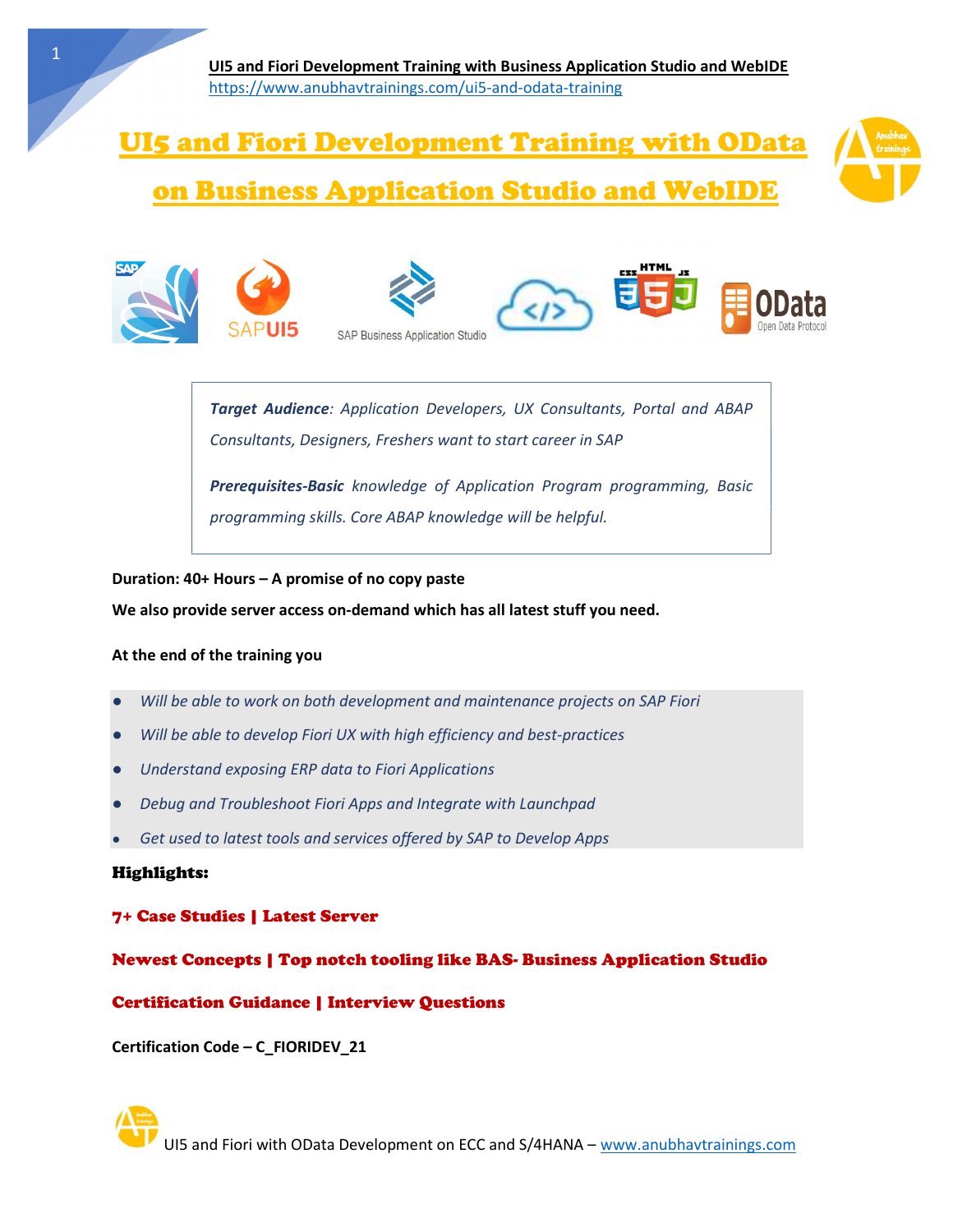### Phase 1: Fundamentals for UI5

# Getting Started

- What is UI5 framework?
- Introduction to the Development tools
	- **Business Application Studio (BAS)**
	- WebIDE
- Step by Step Process to Setup BAS
- Steps to Setup WebIDE Personal Edition

# HTML 5

- Introduction to the Client-Server Architecture
- What is HTML?
- Difference Between HTML and HTML5
- Creating our first web page
- Introduction to Tags in html
- Understanding the Attributes
- Understanding the Multimedia Tags
- Making a Table using the Table Elements
- Making a Form using form tag
- Understanding the GET/POST methods in form
- Understanding Document Object Model (DOM)
- Other HTML related terms

# Cascading Style Sheet (CSS)

- What is CSS and Why we use CSS?
- Understanding Ways of Applying CSS
	- Inline style
	- Internal style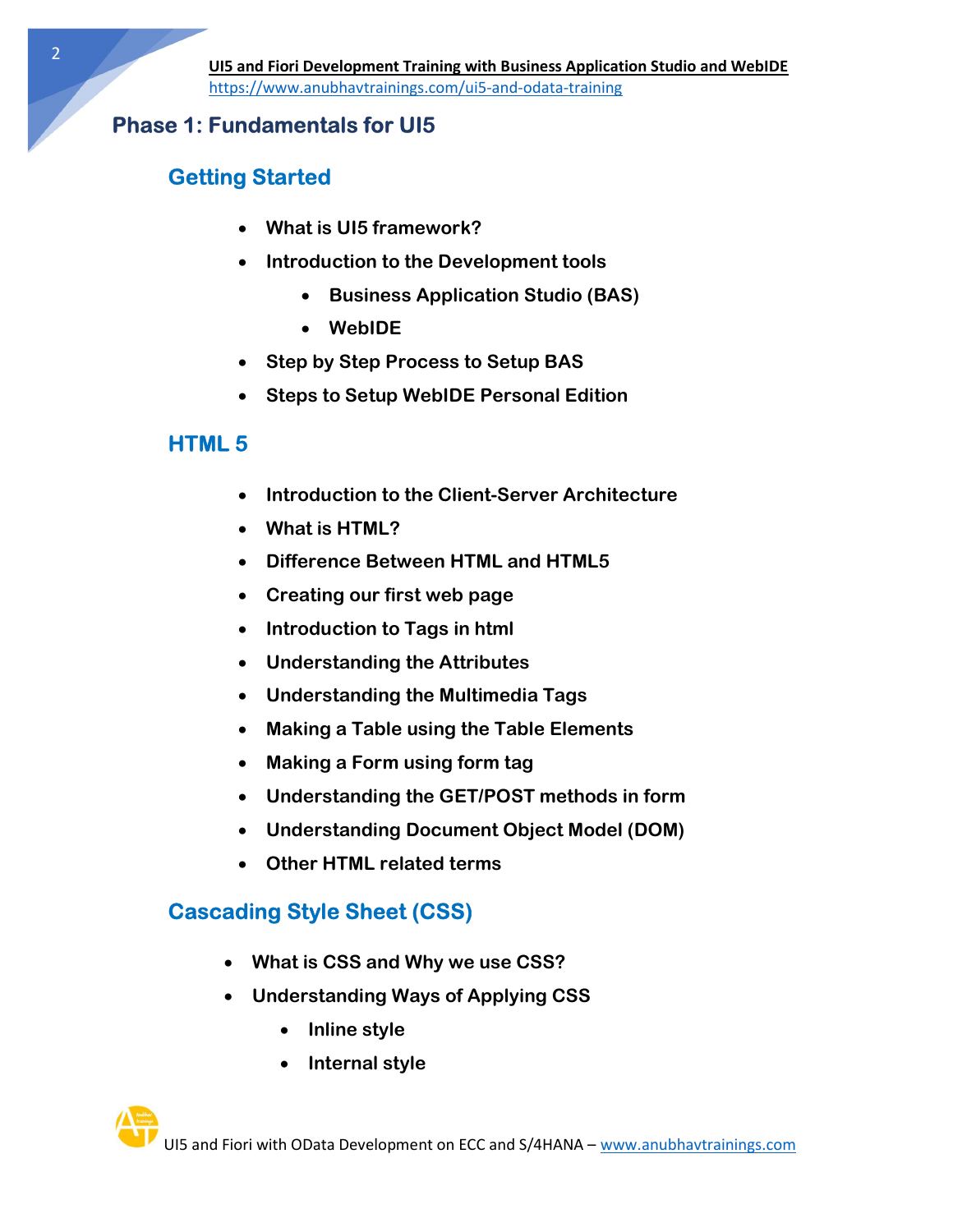3

- External style
- Understanding the Box Model
- Understanding What is Responsive Web Design
- Concept of Classes in CSS
- Styling Using ID's, Child Selectors and pseudo classes
- Styling an HTML page using CSS

### Java Script (JS)

- Introduction to JavaScript
- Understanding the Syntax of JS
- Understanding Naming Convention in JS
- Describing the Ways of Using JS
	- $\bullet$  Inline JS
	- Internal JS
	- External JS
- Types of JS
	- Client-side JS
	- Server-side JS
- Introduction to Console
- Variables and Data Types
- Understanding Different Data Types
	- Operators
	- Integer
	- String
	- Float
	- Object
	- Events
- Concept of Functions in JS
- Functions with Parameters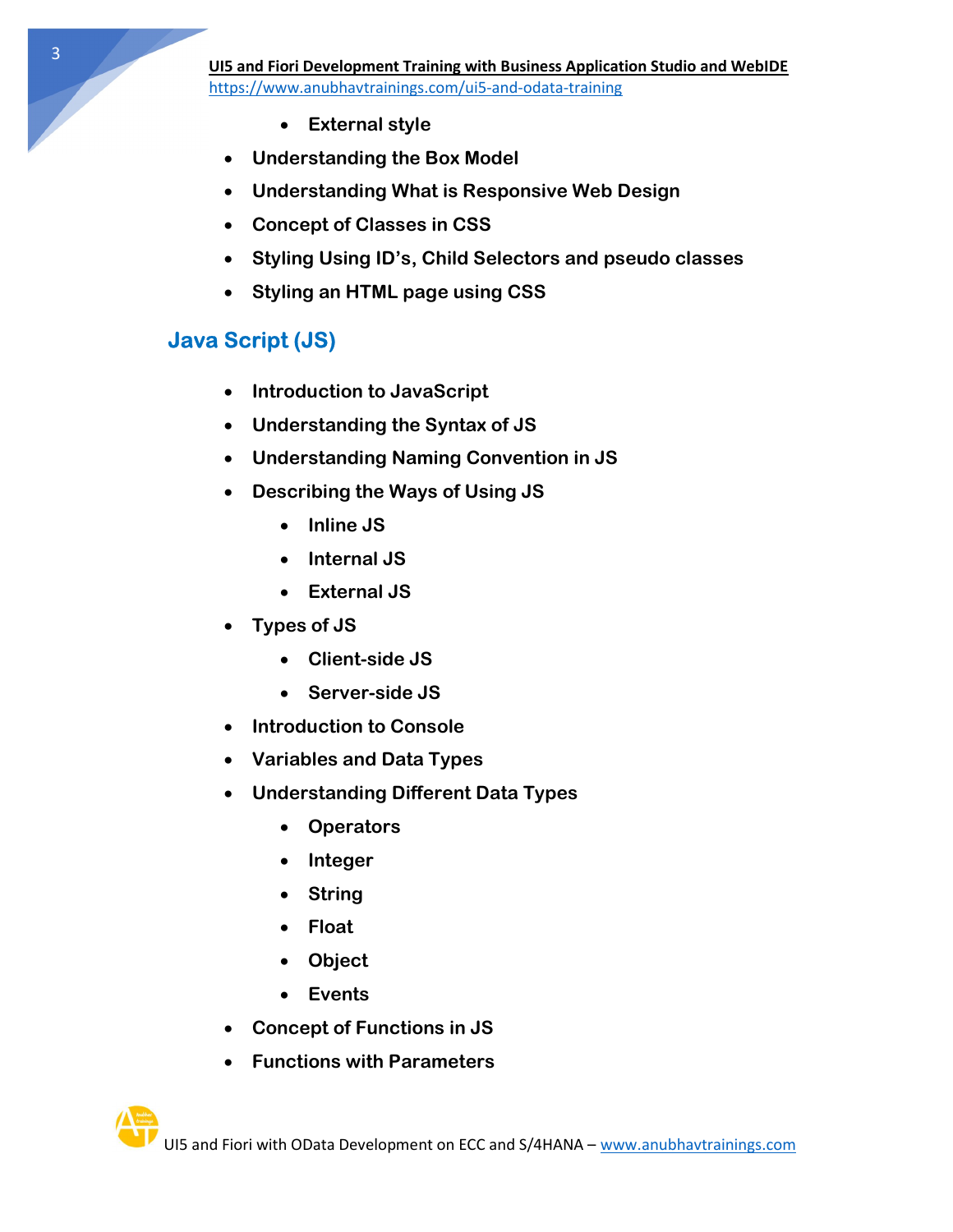Function with Multiple Parameters

### Understanding the Concept of Non-Blocking I/O

- Understanding the Meaning Synchronous and Asynchronous function
- Understanding the Concept of Call back and Promise in JS
- Understanding the concept of Array and Object
- Concept of Conditional Statements
	- If, else
	- Nesting if
	- Switch case
- Concept of Loops
	- For loop
	- While loop
- Use of JS for Validations in different elements in HTML
- Understanding Different type of Operations on HTML elements
	- Creating
	- Modifying
	- Appending
	- Deleting
- Concept of Object-Oriented JavaScript
- Concept of JavaScript Object Notation (JSON)
- Use cases of JavaScript

# **jQuery**

- Introduction jQuery
- Concept of Write less and Do more in jQuery
- Understanding the Syntax of jQuery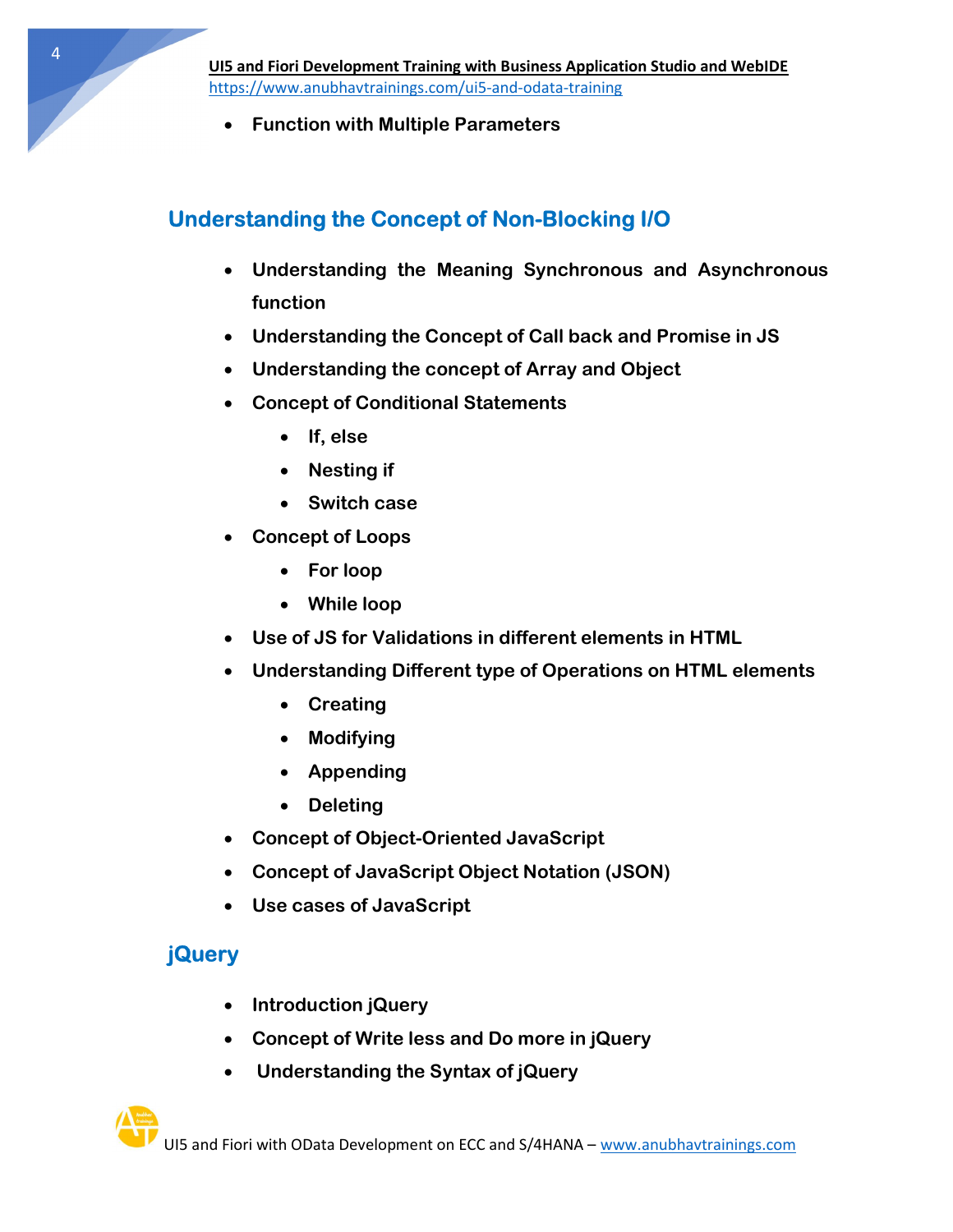- Using Selectors in jQuery
- Understanding the Concept of Content Delivery Network (CDN)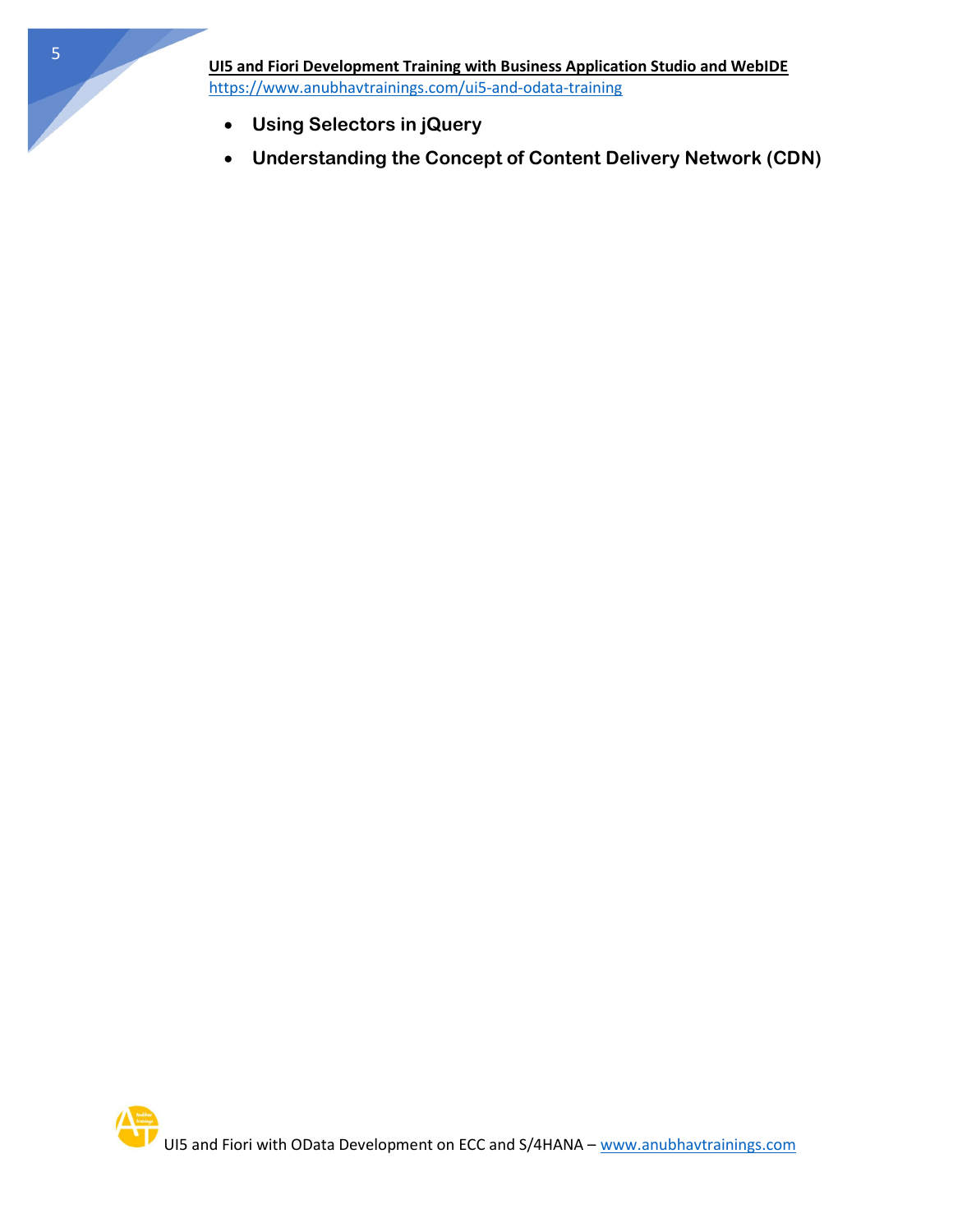#### Phase 2: Fundamentals for UI5

### Core Concepts of UI5 Framework

- What is Ui5
- Understanding the Structure of UI5 framework
- Concept of SAPUI5 components
	- Design Time Components
	- Run Time Components
- How UI5 framework is structured
- Understanding the Use of SAPUI5 SDK (Software Development Kit)
- Understanding how to use
	- Constructors
	- Properties
	- Aggregation
	- Association
	- Events
	- Methods
- Basic Idea of Object-oriented programming
- Concept of Association, Aggregation and Composition in OOP's
- Understanding the Control Hierarchy
- How to use Parent Class

### MVC (Model View Controller) Architecture

- What is MVC Architecture?
- What are Views and Types of Views?
- Making a different type of views
- What are Models?
- What is Controller and types of controller?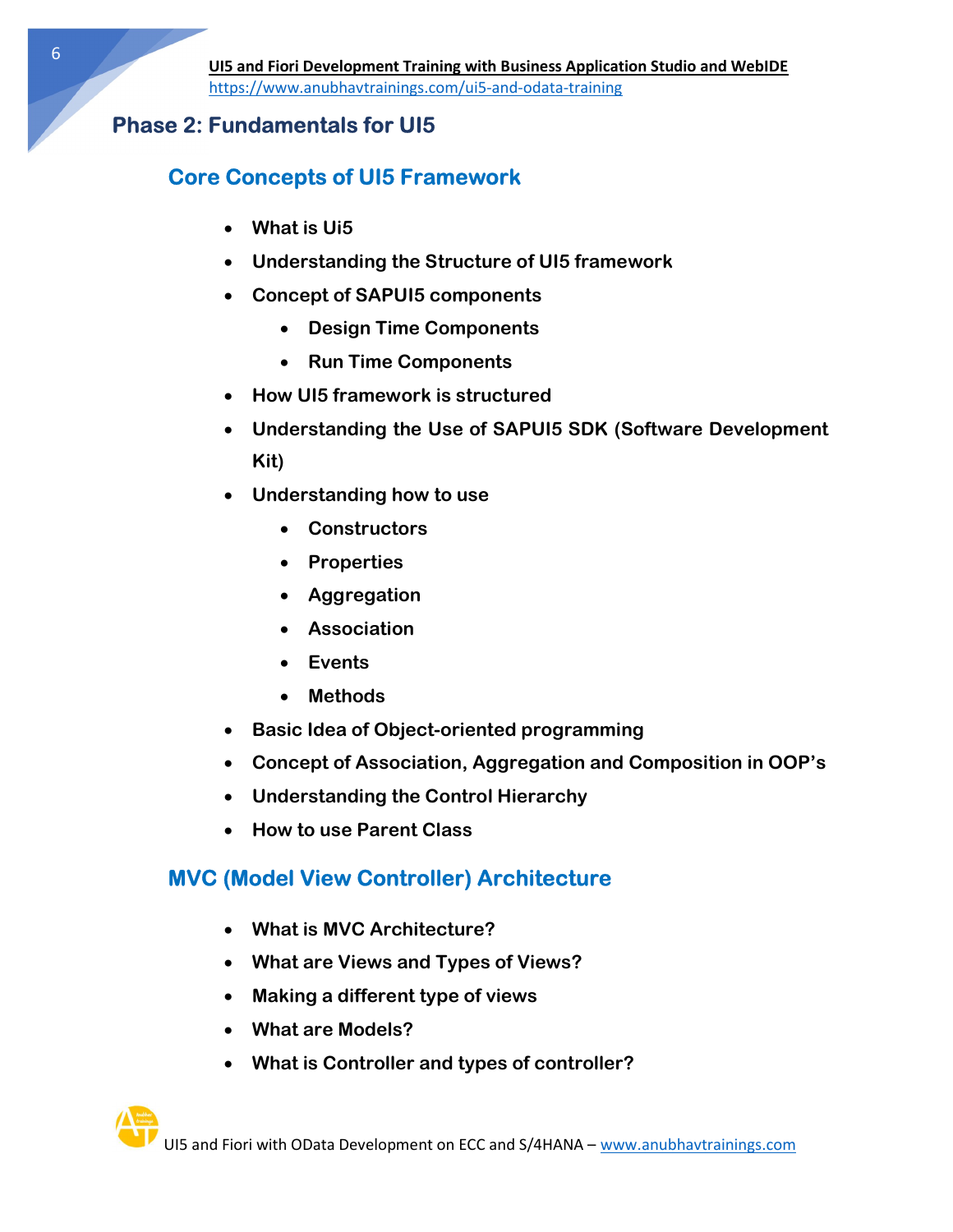Understanding the Skeleton of a Controller

# Concept of Control Objects in Sap UI5

- What are Control Objects?
- How to get Application element object?
- How to use get UI5 element object?
- Understanding the flow of Execution of an Application
- Understanding what is Event handler and how to use it
- Concept of 'this' pointer

### Creating XML View

- What is XML?
- Syntax of XML
- How an XML View is created?
- Understanding the use of namespace in xml View
- Advantages of using XML Views
- Creating a Simple form using xml and aggregations

# Concept of Base Controller and Hook Methods

- What are Hook Methods in Controller?
- Understanding the concept of Multiple Controller System
- What is a Base Controller?
- How to inherit Base Controller in other Controllers?
- Understanding Scaffolding template in a Controller
- Understanding Dependencies in a Controller
- Creating a Simple Web App which contains the use of Base **Controller**

### Models in UI5

What are Models?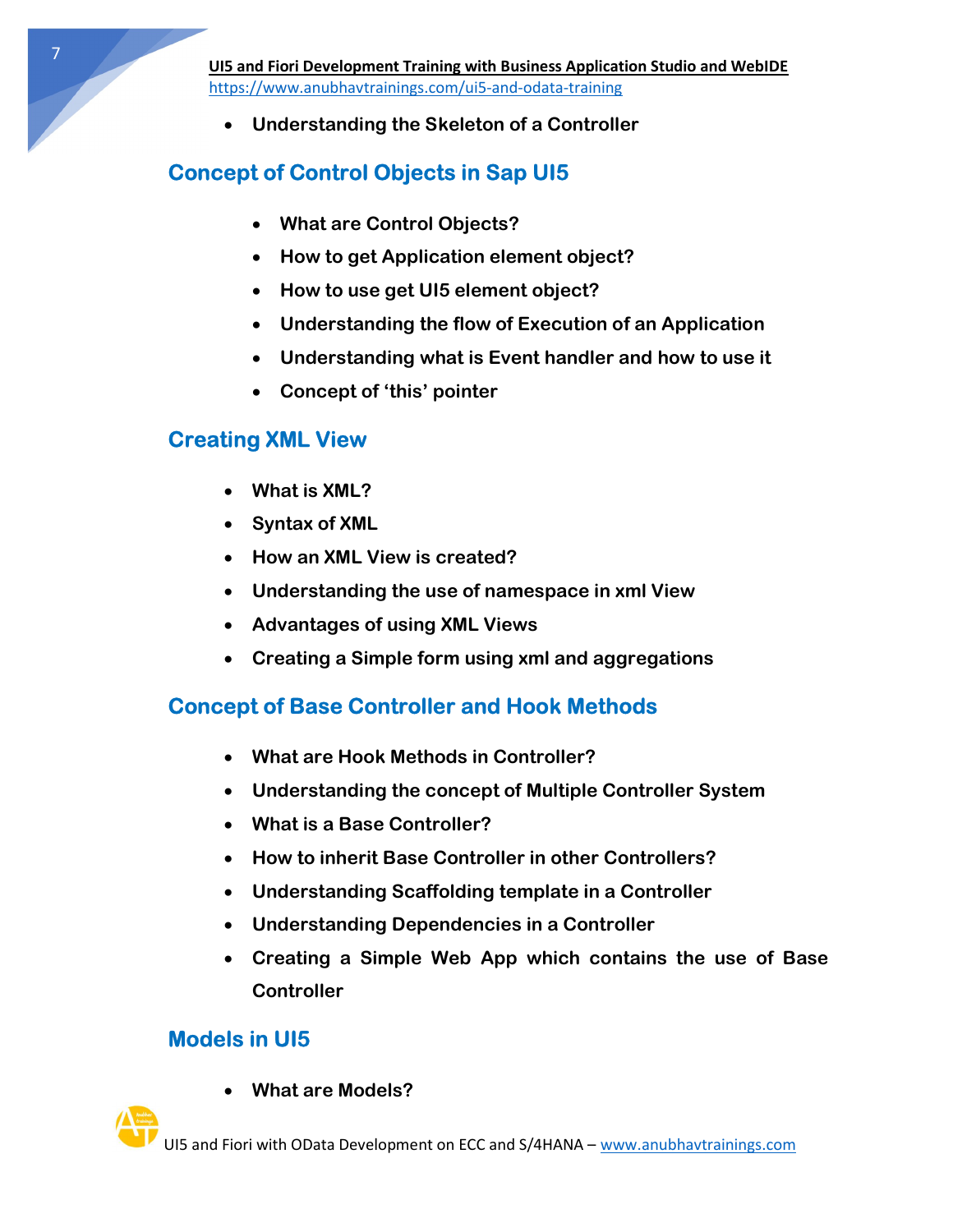- Defining the types of Models
	- JSON Model
	- XML Model
	- Resource Model
	- OData Model
- What are Client Side and Server-Side Models?
- Step by Step Process to Create and Use a Model
- How to address Model properties?
- Creating a Table Control in UI5
- Binding a JSON Model with a Table in UI5

### Binding in UI5

- What is Binding?
- Understanding Types of Binding
	- Property Binding
	- Expression Binding
	- Aggregation Binding
	- Element Binding
- What are Binding Modes?
- Understanding types of Binding Modes
	- One Way
	- Two Way
	- One Time
- Use Case of Expression Binding in UI5

# Thoroughly Understanding Aggregation Binding

- What is Aggregation Binding?
- Understanding the Concept of Relative Path and Absolute Path
- Use cases of Aggregation Binding in different Fields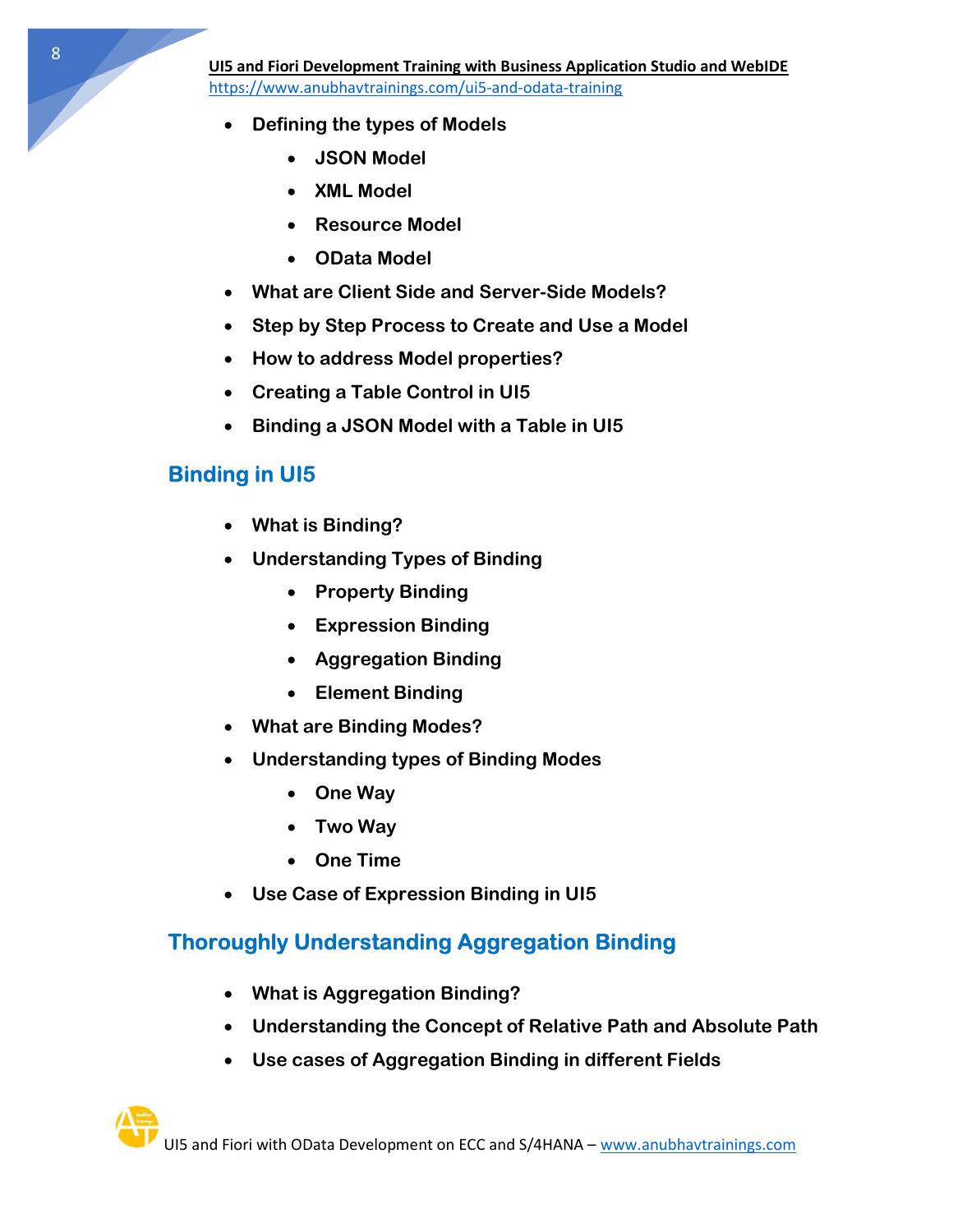- Input Field
- Selection Field
- Text Field
- Check Box, etc.
- Event handling in Table in UI5
- Understanding Debugging and Troubleshooting using Console in Browser window

# Element Binding and Property Binding

- What is Element Binding?
- What is Property Binding?
- Different Syntaxes of Property Binding
	- Direct
	- Path Variable
	- Using Method
	- Using property Binding method
- Use cases of Element and Property Binding

# Understanding the Concept Resource Model

- Introduction to Resource Model
- Understanding the requirements of the resource model
- Creating methods or Resource model
- Difference between a Developer and a Knowledge manager
- Syntax to use i18n properties in web application
- Switching App language Using the Resource Model

# Concept of Formatters in UI5

- Introduction to the Formatters
- Understanding the need of formatter in application
- Syntax of Defining Formatter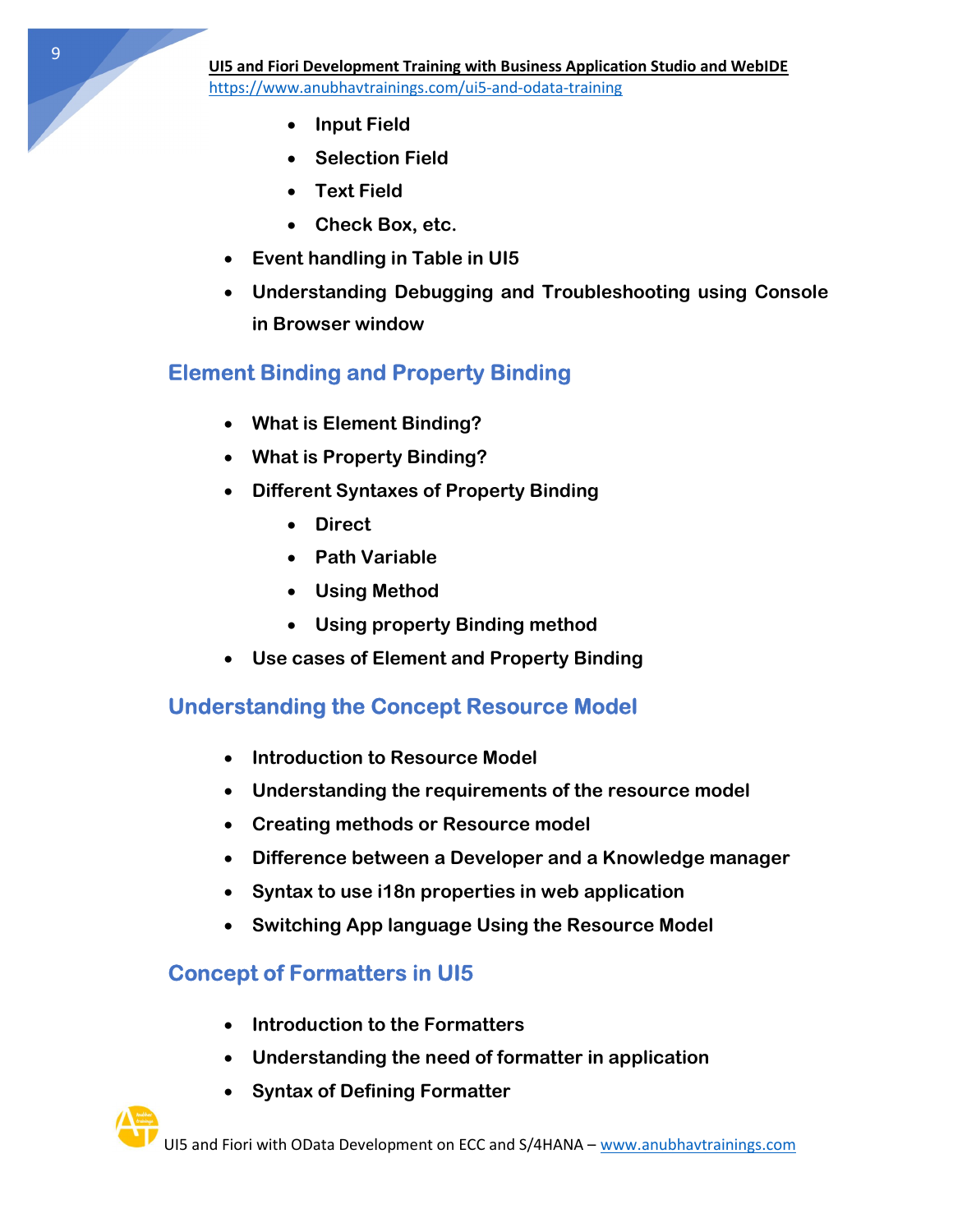- Creating a Formatter Function
- Understanding the ways of using formatter in xml Views

### Phase 3: UX Development Using Fiori

### Introduction to Fiori

- What is Fiori Guideline?
- How to use Fiori Guidelines?
- UI5 vs Fiori Development
- Difference between UI and UX
- Understanding the Structure of a Fiori Application
- Use case scenario of Fiori Development

### Creating a New Fiori Like App

- Introduction to the Component.js file
- Understanding the need of Component.js file
- Skeleton on Compnent.js
- Creating a Container based Fiori Application
- Describing the Concept of App container
- Understanding the Concept of Owner Component

### List UI Control

- Introduction to the List Control
- Different types of List Controls in UI5
- Understanding the List Control Hierarchy
- Creating Different type of List Controls like
	- Object List Item
	- Display List Item
	- Action List Item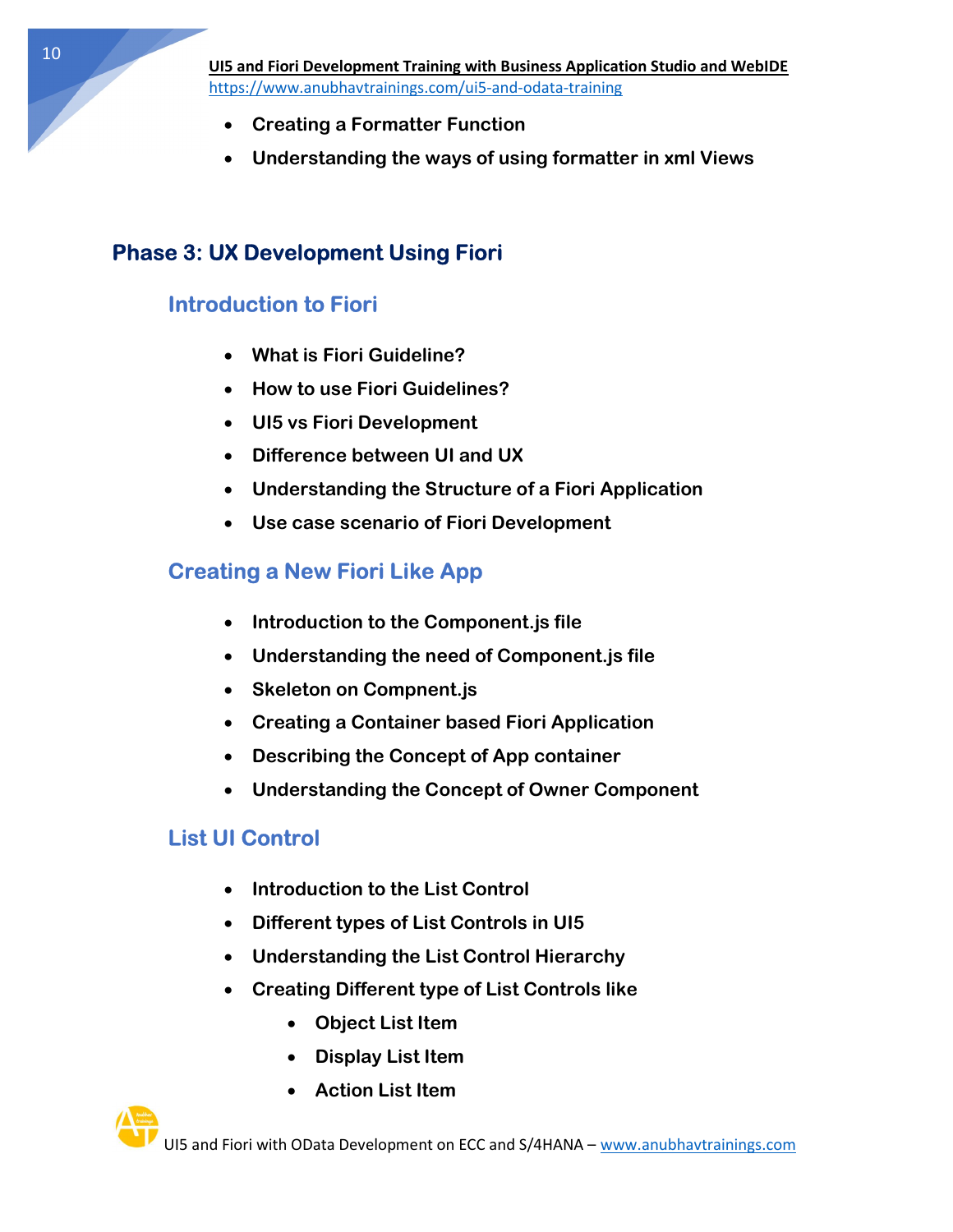- Standard List Item
- Feed List Item
- Column List Item
- Select List Item, etc.

### Describing Manifest json

- Introduction to Manifest json
- Understanding why we use manifest json
- Use case of manifest
- Step by step process to create manifest json in BAS
- Step by Step process to create manifest in WebIDE
- Defining data model in Manifest
- Instantiating manifest json file in our webapp

### Concept of List Operation and List Modes

- Creating a WorkList app using List Control
- Introduction to the List Operations
- Different Type of List Operations
	- Sorting
	- Searching
	- Live Searching
	- Filtering
	- Grouping
- Implementation on List Operations in our Fiori app
- Introduction to the List Modes
- Understanding different type of List Modes
	- Single Select
	- Multi select
	- Master selects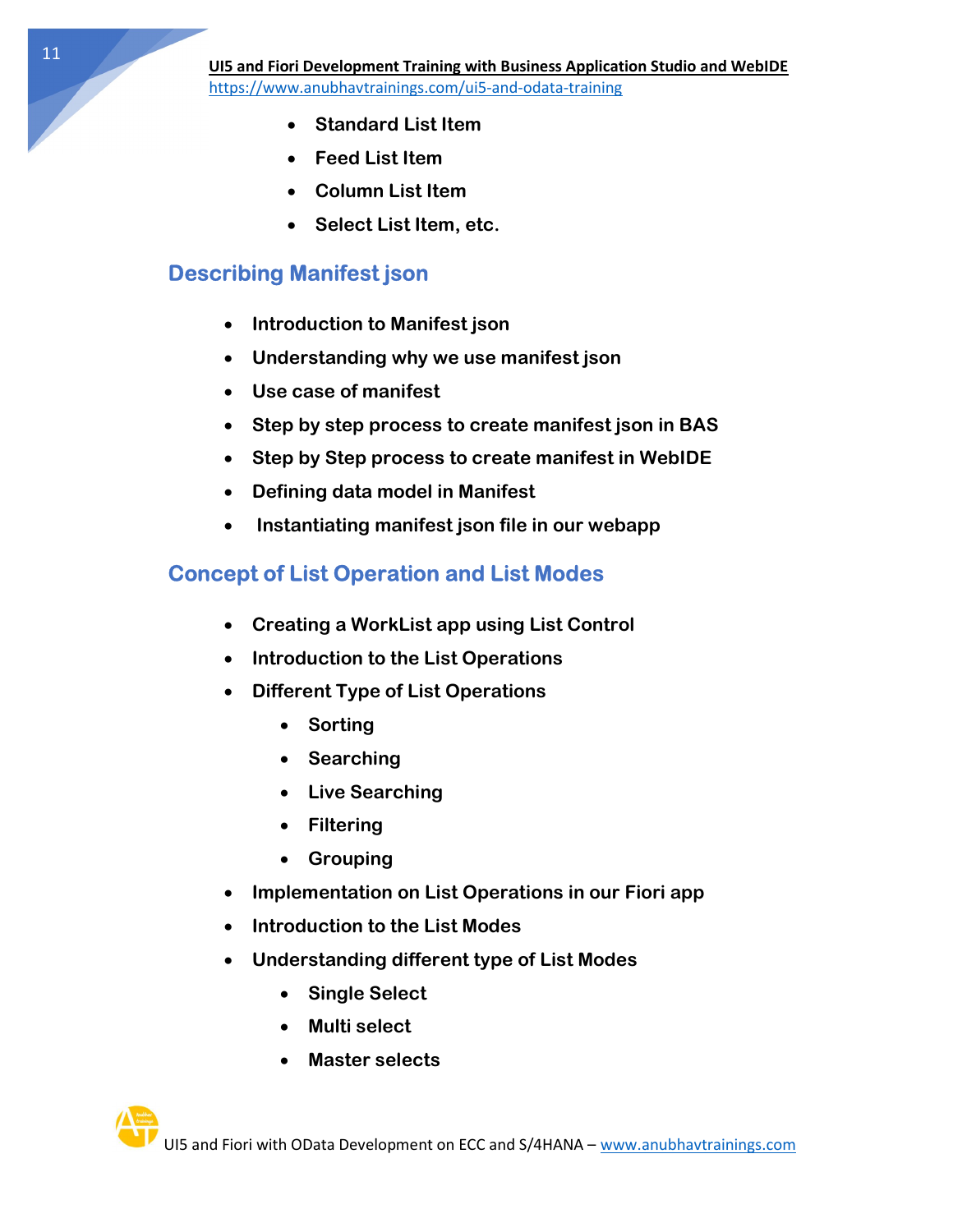Delete

# Concept of Split app in UI5

- Understanding the meaning of master detail pages
- What is the structure of master detail pages?
- Navigation between master page and detail page
- Making a master detail application work in Mobile Phones

# Table control in Fiori and Icon Tab Filter Bar

- What is Icon Tab Filter Bar?
- Method of Using the IconTab Filter bar
- Message Control to show success and error messages
- How to use Table Control in UI5?
- Creating rows in Table using Column List Control
- Difference Between a UI Table and Mobile Table
- Understanding how to view our application in mobile mode
- Making our application compatible with Mobiles and Tablets

### Concept of Router and Navigation

- Introduction to the Router
- Understanding the need of router in an application
- How to Configure Router
- Method of Implementing the Router in our application
- Benefits of using Router in application
- Understanding what is Control Aggregation
- Understanding different types of Control Aggregation
- Concept of key in Router Configuration
- Initializing Router in webapp

# Concept of Route Match Handler in UI5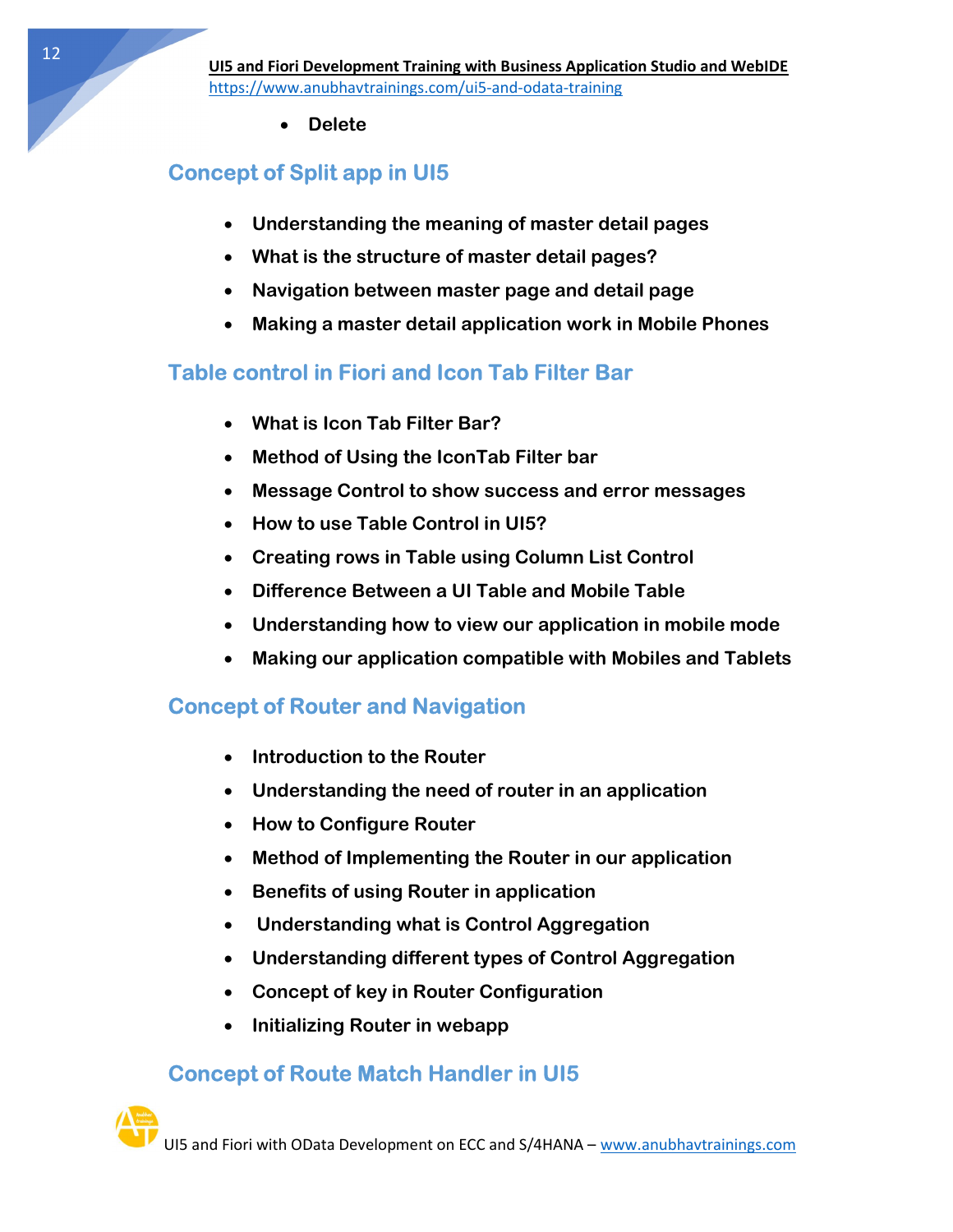- Introduction to the Route match Handler
- Understanding the importance of Route Match handler
- Method of Creating Route Match Handler
- How to initialize Route Match Handler
- Enabling the Browsers back and Forward Button
- Restoring the Current State of application after browser Reload

### Modularization of views Using Fragments

- What is Modularization of views?
- Method of achieving the modularization
- Introduction to the fragments
- Understanding the Structure of Fragments
- How to create fragments
- How to Call a fragment in a View?
- How to Call a fragment in a Controller?
- Method of using one Fragment at multiple places
- Understanding the use of different controls in Fragment
- Use Case of Fragment in our Application

### Fiori Architecture

- Introduction to the Fiori Architecture
- How Fiori Consumes data from SAP System
- Introduction to ECC and Application layer
- Understanding the Central hub Scenario
- Introduction to Fiori Font-End System and Fiori Back-end System
- Pros and Cons of ECC system and Central hub scenario
- Service Access techniques

### Phase 4: OData Development and Consumption in Fiori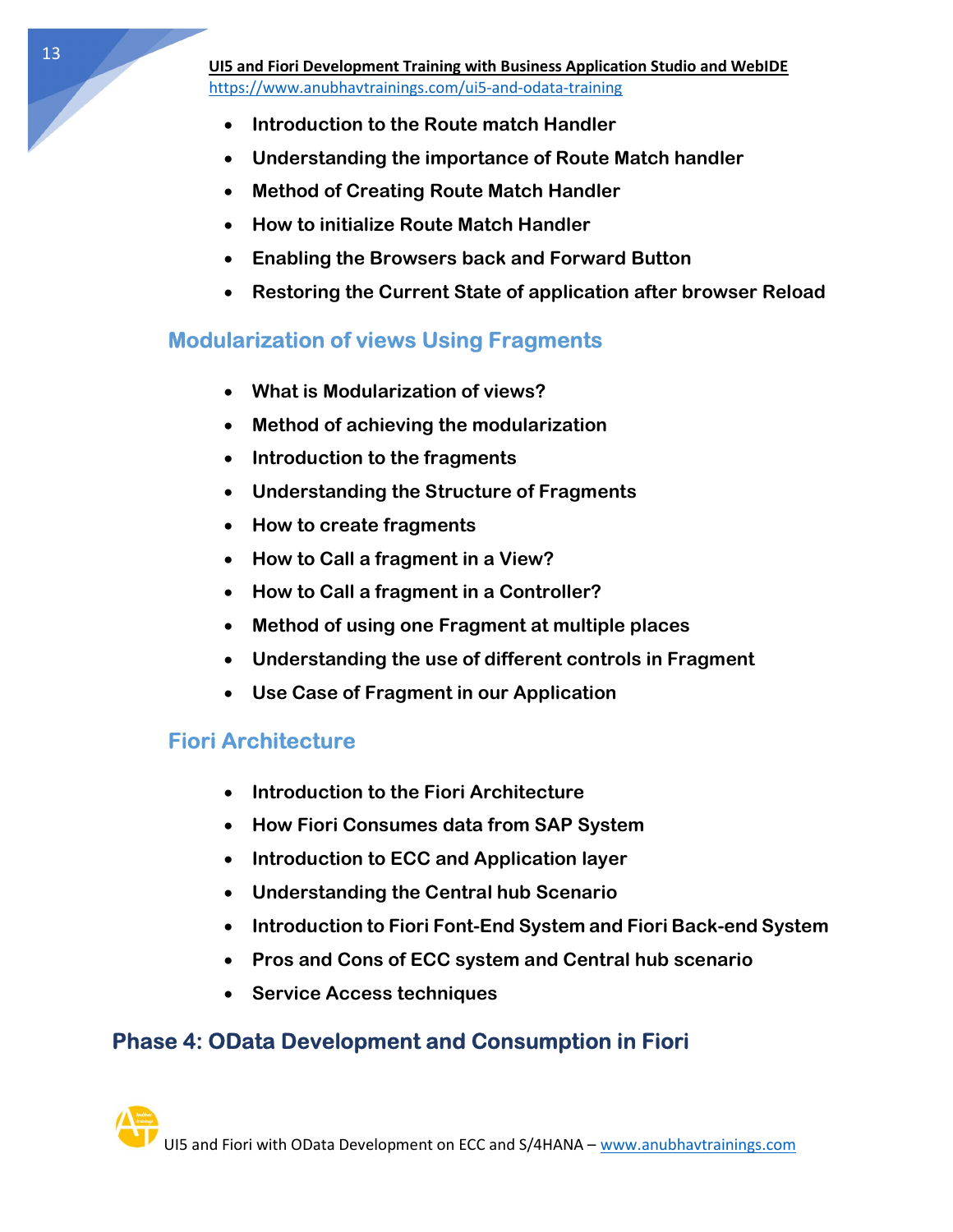### OData Basics

- Introduction NetWeaver Gateway
- NetWeaver Gateway Usage
- Gateway Architecture overview
- Technical Components Involved
- Connectivity option to Connect SAP system
- Introduction to REST
- Introduction to OData
- OData advantages
- Introduction to OData formats JSON and XML

### Understanding Connectivity to SAP Server

- Introduction of Connectivity to SAP Server
- Understanding the Requirements before Connecting with the SAP server
- Understanding the need of Destination
- Steps of Destination Creation for WebIDE
- Understanding how to Create Project using Template in WebIDE
- Introduction to Neo-app.json file
- Creating a Fiori project using template in BAS
- Understanding the Configuration of Ui5 yaml file in BAS

### Generating OData Service Using ABAP Programming

- Basics of ABAP Programming
- Introduction to the Function Modules in SAP (BAPI's)
- Understanding the Concept MPC and DPC classes
- Creating Our first GET service using ABAP
- Implementing Pagination concepts in the GET service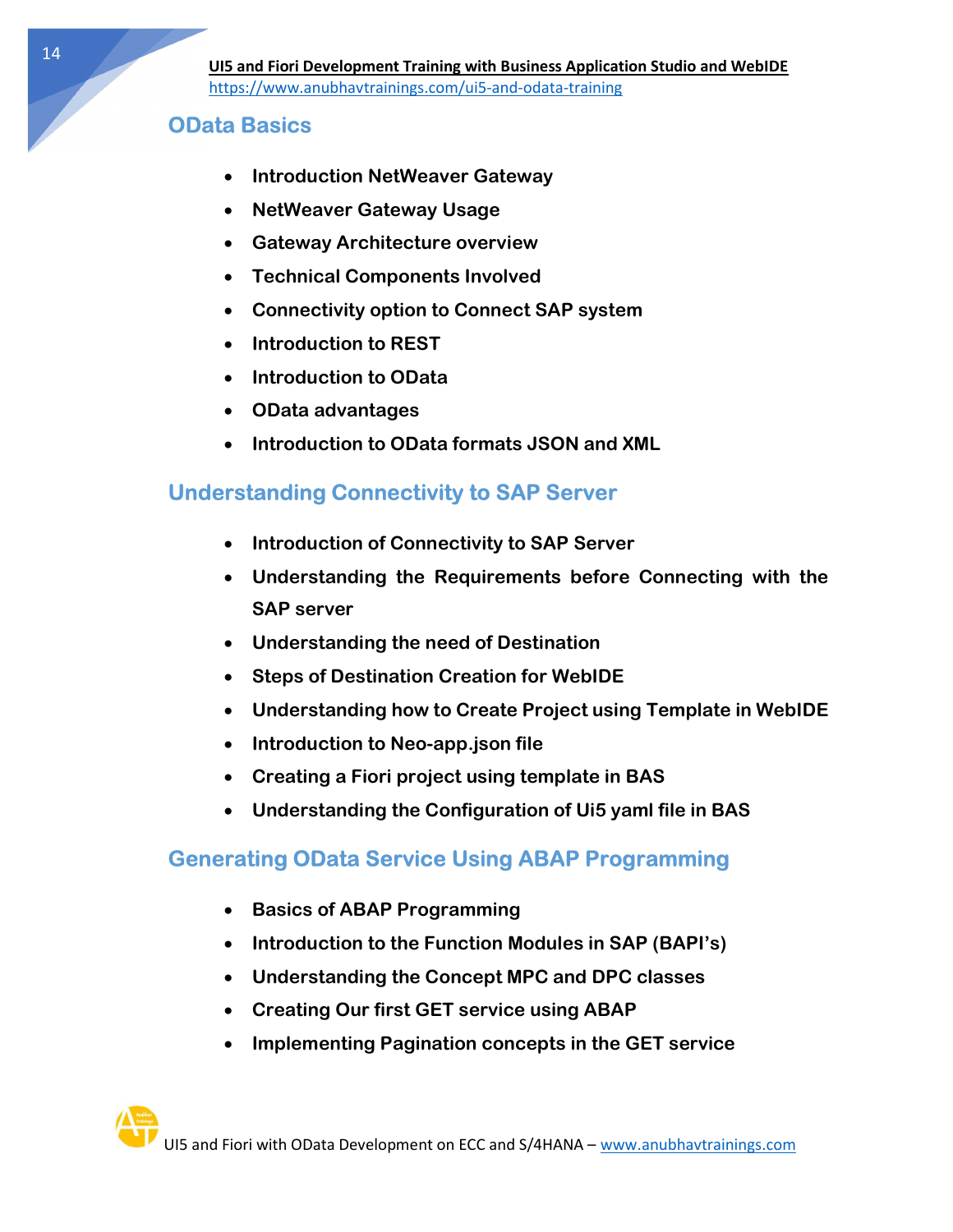### Implementing GET and Create Operation in OData Service

- Implementing the GET operation in OData services like
	- Filtering and Projecting (\$filter and \$select)
	- Sorting (\$orderby)
	- Client-Side Paging (\$top, \$skip, and \$inlinecount)
	- Counting (\$count)
	- Inlining (\$expand)
	- Formatting (\$format)
- Understanding Exception Handling in OData service
- Implementing the POST operation in OData service

### Service Generation Techniques

- What is Service Generation?
- Understanding basics of Function Modules
- Introduction to the Postman tool
- Making a GET Call using the Postman
- Making a POST call using the Postman
- Understanding the Concept of X-csrf-Token

# Concept of Association

- What are Associations?
- Requirement of Association in OData Service
- Types of Associations
- Implementing Association in Entity sets in OData service
- Implementing navigation property in OData service using **Associations**

### Function import and Image Processing in the Service

• Introduction to function import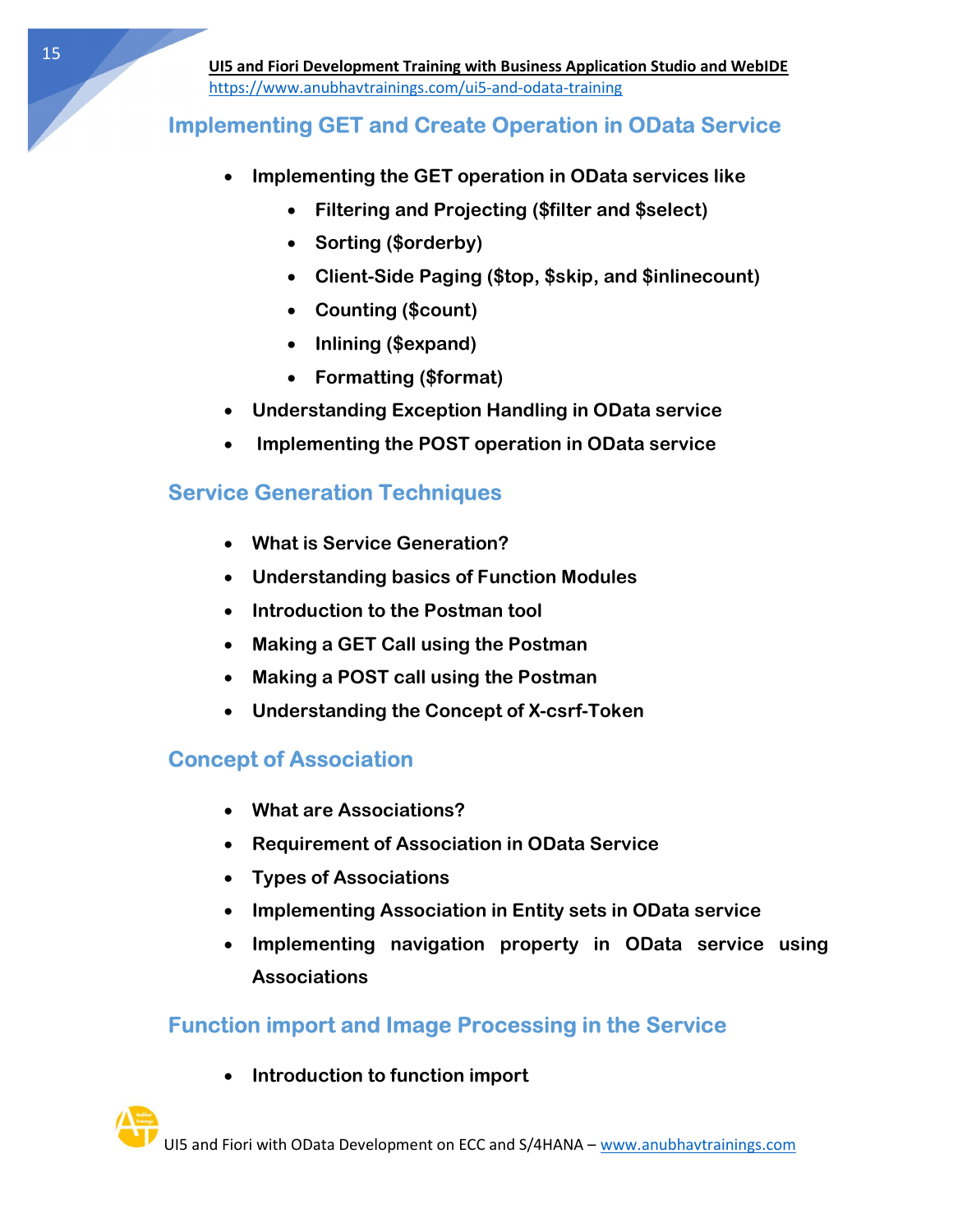- Creating a function in the OData Service
- Understanding the Concept of Working with Images in OData service
- Implementing the Image support in our OData Service

### Connecting the Backend system with Frontend (Fiori)

- Configuring the SAP BTP Cockpit to the destination
- Configuring manifest json file to connect with OData service
- Creating xs-app.json in the our webapp in BAS
- Step by Step process of Connecting OData service with BAS
- Understanding how to use html5-repo mock service in BAS
- Using the Sap data in our Fiori app

### Performing CURDQ Operations in Fiori

- Perform a POST request using Fiori
- Perform a DELETE request using Fiori
- Error Handling on Fiori side
- Understanding the use of Function Import in Fiori
- Use of Associates Properties of OData service in Bas
- Use of Associates Properties of OData service in WebIDE

### Deploying SAP Application to Backend System

- Introduction to Deployment
- Why we need the Deployment of an application
- Deployment of an App using BAS
- Deployment of an app using WebIDE to ABAP repository

### Concept of Fiori Launchpad

- Introduction to Fiori Launchpad
- Understanding the need of Fiori Launchpad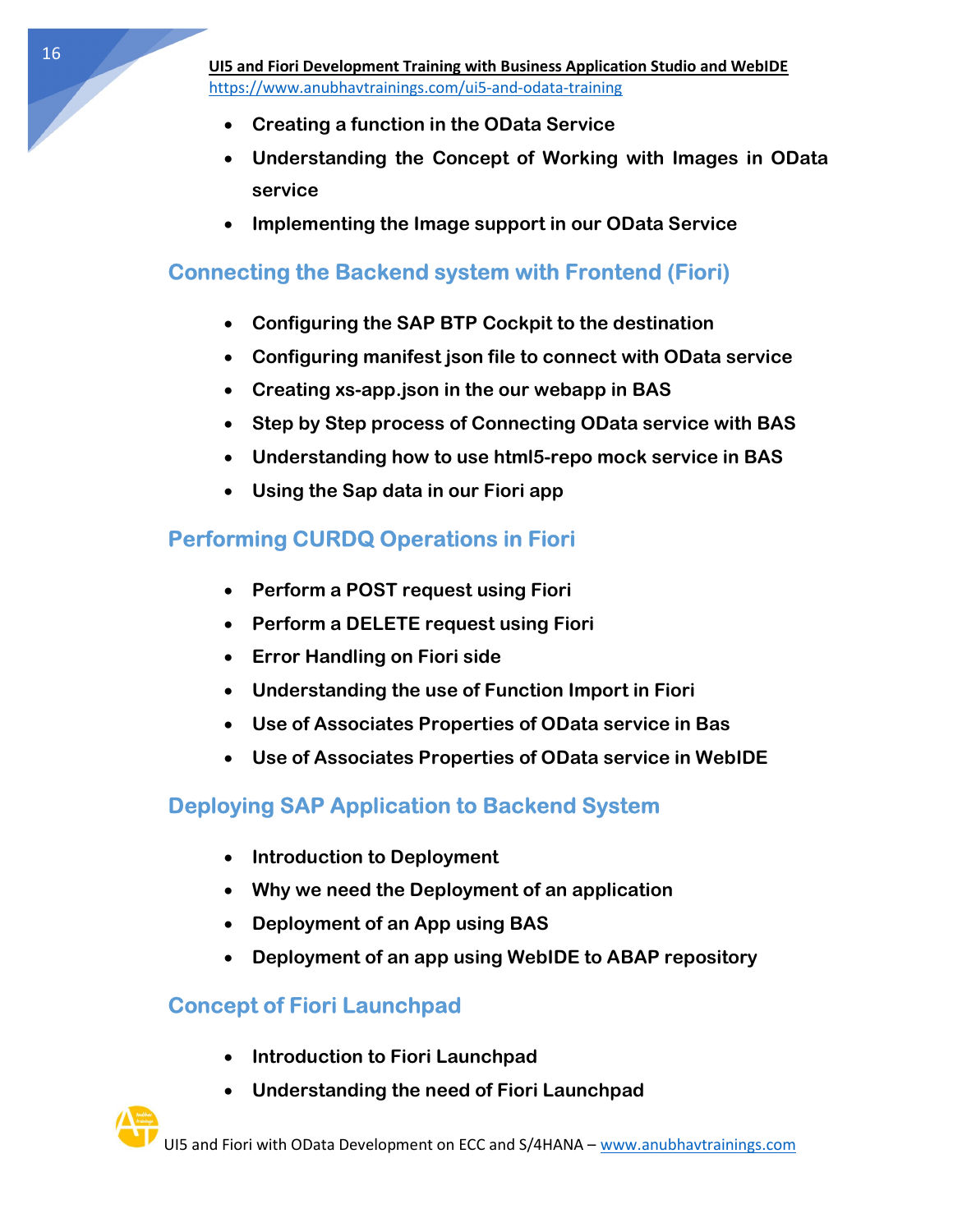- Introduction to LPD (Launchpad Designer)
- Step by step process to add our app to Fiori launchpad
- Adding app tile of our sap application in Launchpad

### Understanding the Use of GitHub

- What is GitHub?
- What is the need of GitHub for Developers?
- How to create a git repository?
- Pushing a code to git repository using BAS tool
- Pushing a code to git repository using WebIDE
- How to handle conflicts in git while pushing a code
- How to resolve code conflicts in GitHub

#### Complementary Material

### OOPS Application Program Complementary Sessions

- What is Object and class?
- Why to define a class?
- Components of class o Attributes Instance, static, constant
- Methods- instance, static o Role of Attributes & Methods in OOPs programming
- Defining class in class builder o Accessing Attributes in a method
- Instantiation of object in report program o Visibility Public, Private, Protected
- Method parameters importing, exporting, changing, returning o Relationship between objects
- Association
- Aggregation
- Composition